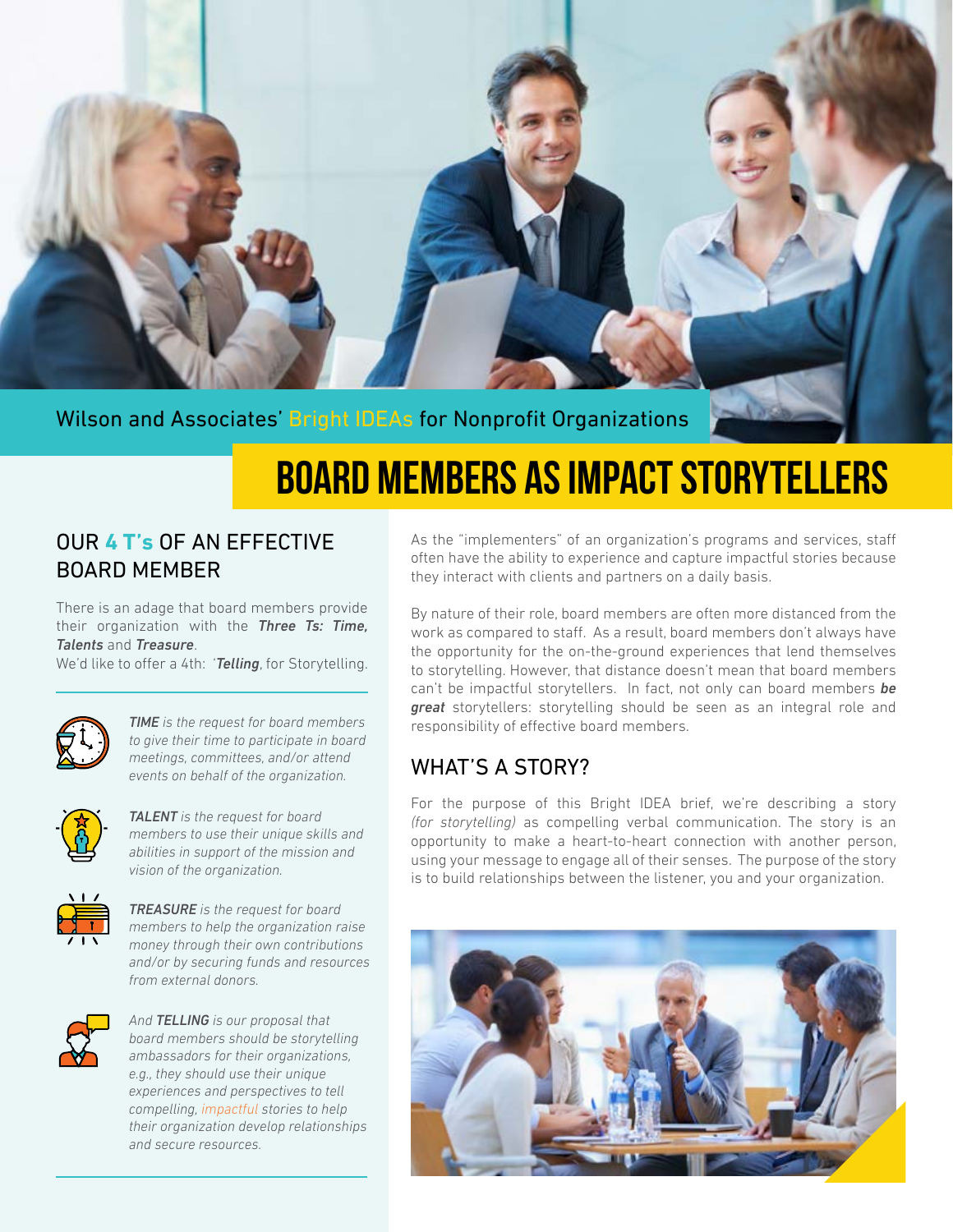### WHAT MAKES A STORY IMPACTFUL?

Think about a time when you listened to someone tell a story so interesting that you couldn't wait to hear how it ended. Maybe you held your breath. Maybe you felt your heart beating quickly or you noticed a sinking feeling in the pit of your stomach. Maybe you were transported to a time or place in your past. Whatever the story was, you were in **"it"**—you were away, in the story, and all of your senses were engaged. Not just your brain, but also your heart.

When a story impacts us, it's usually because it connects to our own life experiences or touches our hearts in a way that reminds us of our humanity. So often when we talk about our programs and services, we use jargon like results-focused and trauma-informed. These terms, while descriptive, are academic and clinical. They aren't words that spark our hearts. They don't immediately inspire others or draw them into our organizations.

What does spark our hearts are the stories we hear about someone coming into their power or programs that reflect the wishes of the people they aim to serve. When we tell stories to make human connections, and leave the jargon behind, we become more impactful storytellers.



## HOW BOARD MEMBERS BECOME IMPACTFUL STORYTELLERS

Over the years, Wilson and Associates has engaged hundreds of board members. Many of them have shared that when asked to speak about their organizations, they didn't know what to say.

We believe that board members are an untapped storytelling resource: with support, board members can tell compelling, authentic stories that support the goals, mission and vision of their organization.

*Below are 6 tips we've developed to help board members become impactful storytellers:*

#### **1** *Be clear about the vision and mission of your organization.*

How is your organization trying to improve the world? Why is the organization needed? Can you describe this in your own words, in a way that has meaning to you? When it has meaning to you, it will have meaning to your listener.



#### **3** *Write your personal origin story.*

What led you to join the board of this particular organization? Think about what was special, unique and/or impactful about the organization that led you to join. What is the organization advocating for that made you want to be a part of their superhero team? The things that activated your heart and compelled you to get involved will come through in your story. It will activate the heart of your listener, too.

### **2** *Tell the organization's origin story.*

Why was the organization founded? What were the unique conditions or needs that led to the organization's creation? Are the conditions and/or needs the same today? What has evolved since it was founded? Listeners are often curious about how an organization came to be, and even more so, why it still exists.

#### **4** *Elevate needs and dreams.*

Talk to staff, program participants, and/or clients at your organization. What do they belive are the organization's most important needs? What do they wish there were resources to accomplish? What wonderful things could be happening with more dollars? What are their dreams for the organization? The answers to these questions will create impactful stories and will help you generate treasure for the organization.



### **5** *Tell an* **approved** *impact story.*

An "*approved impact story*" is what Wilson and Associates calls a story that has been collected with the approval of the person who is the subject of the story. With an approved impact story, the subject writes their own story and gives the storyteller permission to tell their story. These stories should be strength-based and celebrate the resilience and humanity of the person the story is about. An approved impact story can be about anyone impacted by the organization: a funder, a partner, a staff member, a board member, program participant or a client.

**Note:** These types of stories require sensitivity and mindfulness to develop. Additionally, you should make arrangements with the subject for how long the story may be told and how it can be told *(e.g. verbally, online, print, etc.)*